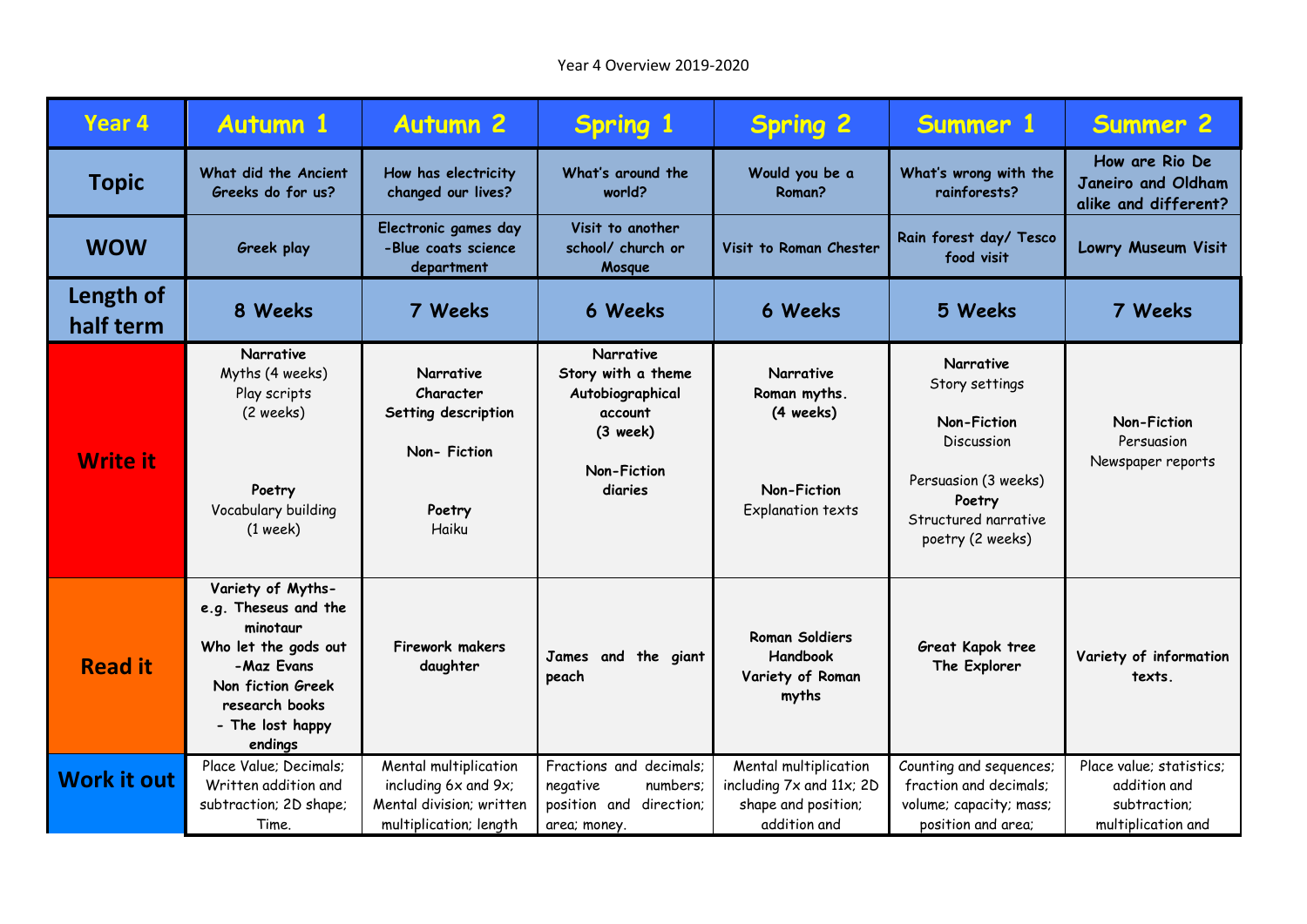| <b>Maths</b>                                   |                                                                                                                                           | including perimeter;<br>statistics.                                                                                                                                                                                   |                                                                                                                                                                                | subtraction.<br>Roman numerals                                                                      | multiplication including<br>$12x$ .                                                                                                              | division; shape.                                                                                                                                                                                             |
|------------------------------------------------|-------------------------------------------------------------------------------------------------------------------------------------------|-----------------------------------------------------------------------------------------------------------------------------------------------------------------------------------------------------------------------|--------------------------------------------------------------------------------------------------------------------------------------------------------------------------------|-----------------------------------------------------------------------------------------------------|--------------------------------------------------------------------------------------------------------------------------------------------------|--------------------------------------------------------------------------------------------------------------------------------------------------------------------------------------------------------------|
| <b>Experiment</b><br>with it<br><b>Science</b> | . States of Matter<br>Solids Liquids and Gases<br>Change of state<br>Evaporation/Condensati<br>on and the Water Cycle                     | Electricity<br>Identify electrical<br>appliances.<br>Construct simple<br>circuits.<br>Identify complete<br>circuits Recognise that<br>switches open and close<br>circuits.<br>Recognise conductors<br>and insulators. | Animals including<br>humans<br>Functions of the<br>digestive system.<br>Teeth<br>Construction and<br>interpretation of food<br>chains.                                         | Practical science-<br>Focus on testing                                                              | Living Things and their<br>Habitats.<br>Grouping living things.<br>Classification keys.<br>Environments and how<br>animals can be<br>endangered. | Sound<br>Identify how sounds are<br>made.<br>Find out how sound<br>travels through the ear.<br>Find patterns in pitch<br>and volume of a sound.<br>Recognise how sounds<br>change at different<br>distances. |
| <b>Compute it</b>                              | Coding<br>Developing coding skills<br>Super styling<br>animal chat                                                                        | Multi-media/<br>Programming<br>advanced<br>control<br>search engines                                                                                                                                                  | Communicating and e-<br>safety- Programming<br>Music mania 1-5                                                                                                                 | Programming- E-<br>safety<br>Music mania 6-<br>9<br>Cyber-bullying<br>fact files                    | Data logging/<br>information technology<br>Advanced<br>control.<br>repetition 1-4<br>Fact file<br>management                                     | Programming and<br>control/ computer<br>science<br>Advanced<br>control 5-9<br>Digital<br>literacy-email<br>Networks                                                                                          |
| <b>Explore it</b><br><b>Geography</b>          | Weather patterns<br>around the world<br>European country study                                                                            | -Explain about key<br>natural resources<br>-Describe human<br>features of UK regions,<br>cities and /or counties<br>-Maps of the uk<br>Different regions<br>where energy is<br>produced                               | -Compare different<br>European locations (e.g.<br>mountainous area -<br>Alps/Spain)<br>-Understand and<br>discuss tourism and its<br>effects<br>-Weather patterns<br>-Map work | Compare localities/<br>Italy and UK                                                                 | -Explore landscapes and<br>how people have<br>affected the local<br>environment. - Explain<br>about key natural<br>resources                     | Local study-features of<br>the locality<br>Comparing Oldham and<br>Rio De Janeiro                                                                                                                            |
| <b>Remember</b><br>it<br><b>History</b>        | <b>Ancient civilisations</b><br>Ancient Greece<br>Ancient Greece-know<br>and understand<br>significant aspects of<br>history in the wider | Significant people from<br>history- Inventors -<br>Thomas Edison                                                                                                                                                      | Aspect of history post<br>1066-<br>The first railways roads<br>and transport                                                                                                   | <b>Ancient civilisations</b><br>Romans<br>Describe the Roman<br>Empire and its impact<br>On Britain | Study of a non-<br>European society that<br>provides contrasts with<br>British history-<br>Benin west Africa                                     | Local history study<br>Local history-<br>Comparison Rio and<br>Oldham                                                                                                                                        |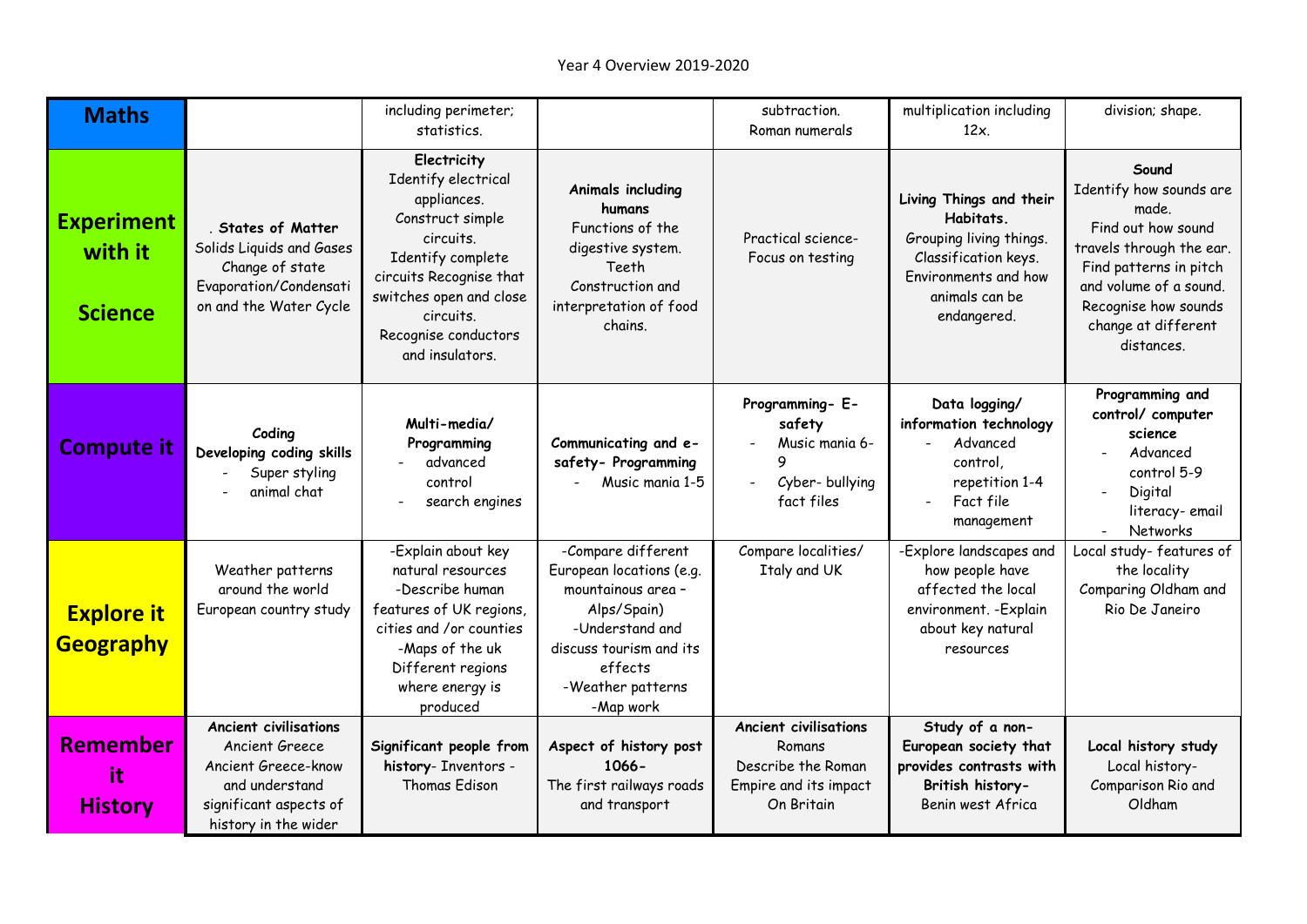| <b>Create it</b><br>Art                              | world, voyagers<br>understanding<br>achievements and<br>every- day life of<br>Ancient Greeks<br>3D art<br>Focus on 3D Greek<br>craft work and<br>techniques-pottery | Printing<br>Focus on Printing<br>Main artist Andy<br>Warhol and Roy<br>Lichtenstein-repeated          | <b>Textiles</b><br>Focus on textiles from<br>around the world. Batik<br>and tye-dying                                          | Painting<br>Focus on ancient<br>Roman art, styles and<br>techniques                                                                          | Collage<br>Focus on collage from<br>natural environment                                                                                         | <b>Drawing</b><br>Drawing familiar<br>objects with correct<br>proportions<br>Focus On an artist       |
|------------------------------------------------------|---------------------------------------------------------------------------------------------------------------------------------------------------------------------|-------------------------------------------------------------------------------------------------------|--------------------------------------------------------------------------------------------------------------------------------|----------------------------------------------------------------------------------------------------------------------------------------------|-------------------------------------------------------------------------------------------------------------------------------------------------|-------------------------------------------------------------------------------------------------------|
| <b>Make it</b><br><b>Design</b><br><b>Technology</b> | Mouldable materials<br>Focus on Greek pottery                                                                                                                       | patterns.<br>Mechanisms<br>Making an electronic<br>steady hand game                                   | <b>Textiles</b><br>Designing pictures on<br>cloth. Investigating<br>where batik comes from                                     | <b>Materials</b><br>Making Roman roads                                                                                                       | Cooking & Nutrition<br>To create a savoury<br>dish and understand<br>where and how<br>ingredients are grown,<br>reared, caught and<br>processed | Focus on LS Lowry<br>Construction<br>Making a treasure box<br>using nets                              |
| <b>Understand</b><br>it<br><b>RE</b>                 | All Religions / Hinduism<br>How and why do Hindus<br>(or Sikhs) celebrate<br>Diwali?<br>Why do religions have<br>rules?                                             | Christianity/ all<br>religions<br>How do Christians<br>celebrate Christmas<br>today?<br>- Birth rites | All religions<br>How and why do<br>religious people pray?                                                                      | Christianity<br>Why is lent such an<br>important time for<br>Christians?<br>Parable- good<br>Samaritan<br>--- Lost sheep<br>--- Prodigal son | All religions<br>What do religions say<br>about the environment?                                                                                | What can we learn<br>about symbols and<br>beliefs from visiting<br>religious buildings?               |
| <b>Understand</b><br><b>it PHSCE</b>                 | Health and well being<br>Healthy lifestyles<br>Growing and changing<br>Keeping Safe                                                                                 |                                                                                                       | Relationships<br>Feelings and emotions<br>Healthy relationships<br>Valuing differences                                         |                                                                                                                                              | Living in the wider world<br>Rights and responsibilities<br>Taking care of the environment<br>Money                                             |                                                                                                       |
| <b>Get active</b><br><b>Indoor</b>                   | <b>Gymnastics</b><br>Action, balance, shape                                                                                                                         | Throwing and catching                                                                                 | Dance<br>Experiment with a<br>range of actions,<br>varying and combining<br>spatial patterns, speed,<br>tension and continuity | Net games<br>netball / basketball                                                                                                            | Swimming                                                                                                                                        | <b>Games</b><br>Hitting and fielding<br>Bat and ball skills. Team<br>work skills. Fielding<br>skills. |